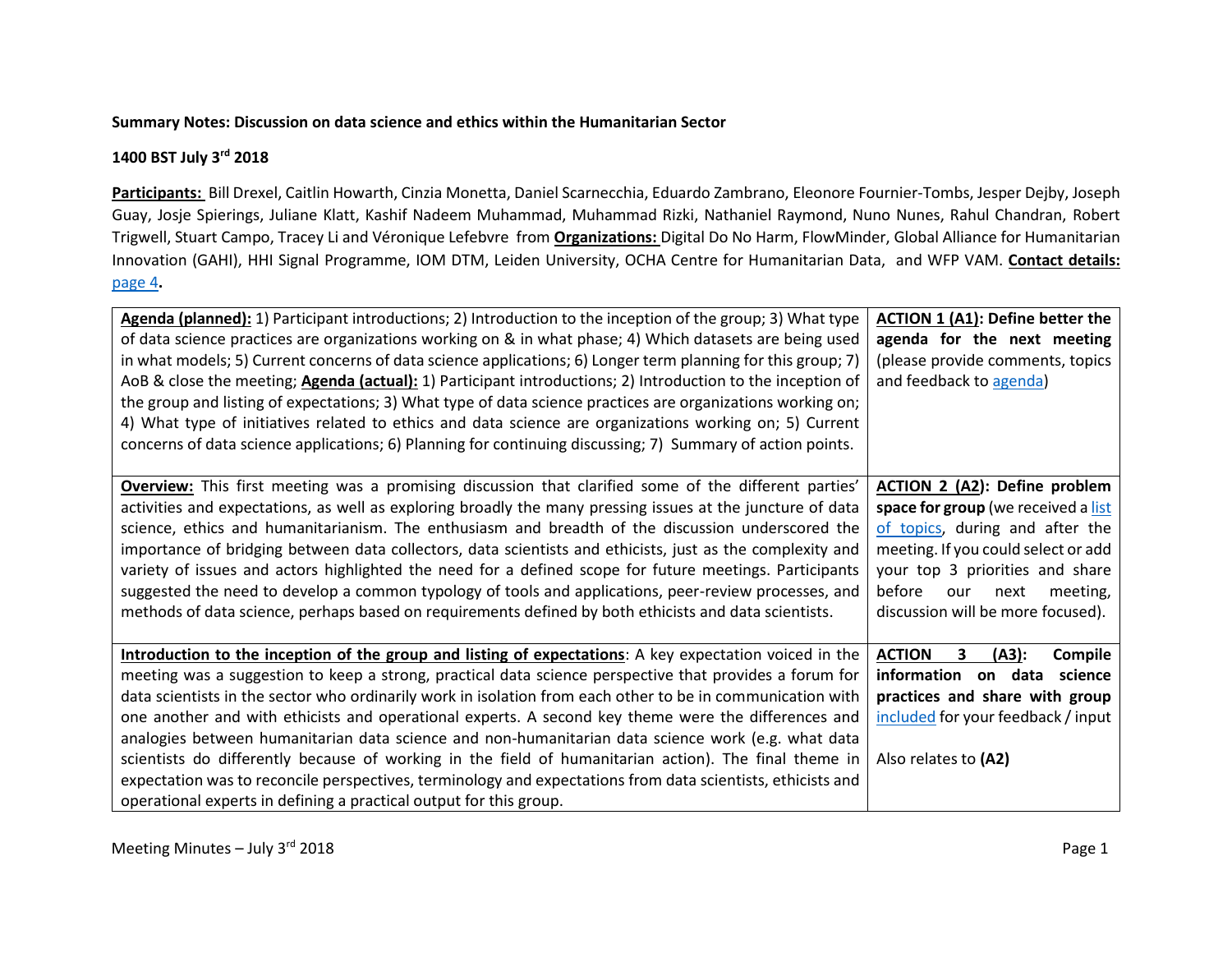| What type of data science practices are organizations working on: The organizations included in this          | <b>ACTION 4 (A4): Define possible</b> |
|---------------------------------------------------------------------------------------------------------------|---------------------------------------|
| meeting are presently involved in data science practices that tend to center on better flagging and           | ways for peer review related to       |
| categorizing crisis situations (or preparedness situations), better understanding risk and vulnerabilities,   | methods, algorithms, results, to      |
| mapping vulnerable populations, and aiming for predictive capabilities in crisis scenarios. These activities  | support data scientists.              |
| involve analysis of social networks and cellular data, or else data generated from population monitoring      | Discussion in next meeting on         |
| initiatives. Satellite and drone imagery are also being investigated as a source of real time information,    | how to pursue this idea and put it    |
| which together with the aforementioned social, cellular, and monitoring data is being experimented with       | in practice.                          |
| via new algorithms and modelling techniques. See page 6 for a summary list of what organizations are          |                                       |
| currently working on, data used, and concerns with current practices, as discussed during the meeting or      |                                       |
| submitted during follow up discussions.                                                                       |                                       |
|                                                                                                               |                                       |
|                                                                                                               |                                       |
| What type of ethics for data science are organizations involved in: In this first meeting we discussed ethics | Also relates to (A2)                  |
| with perspectives shared by participants, but did not collect systematic information on ethics work. If       |                                       |
| useful, we could add similar description as to that of data science practices. Participants are welcome to    | If useful, we can add list of ethics  |
| submit input. It may be useful to use this group to gather data scientists and plan a sequence of             | work after the data science           |
| presentations on different ethics work streams, to receive recommendations of how to increase awareness       | practices (distribution with notes    |
| among humanitarian data science experts.                                                                      | from next meeting)                    |
|                                                                                                               |                                       |
| What type of operations that relate to data science are organizations involved in: Organizations              |                                       |
| mentioned work related to data collection and data sharing; as well as tests to implement models in           |                                       |
| operational contexts.                                                                                         |                                       |

#### *Moving Forward*

- <span id="page-1-0"></span> Next Meeting, August 7th 3pm BST. **Proposed Agenda** (please share feedback/comments/topics):
	- o MAIN TOPIC: Definition of operational problem space (see feedback received, copied below; could you select your top 3 priorities and let us know before the next meeting; it will help to move the discussion)
	- o Definition of requirements perspectives of data scientists
	- o Contributions, ongoing initiatives that can provide input to this group, ongoing initiatives that can receive input from this group
	- o Identify some examples from ongoing model work that would be interesting to discuss with other data scientists and ethicists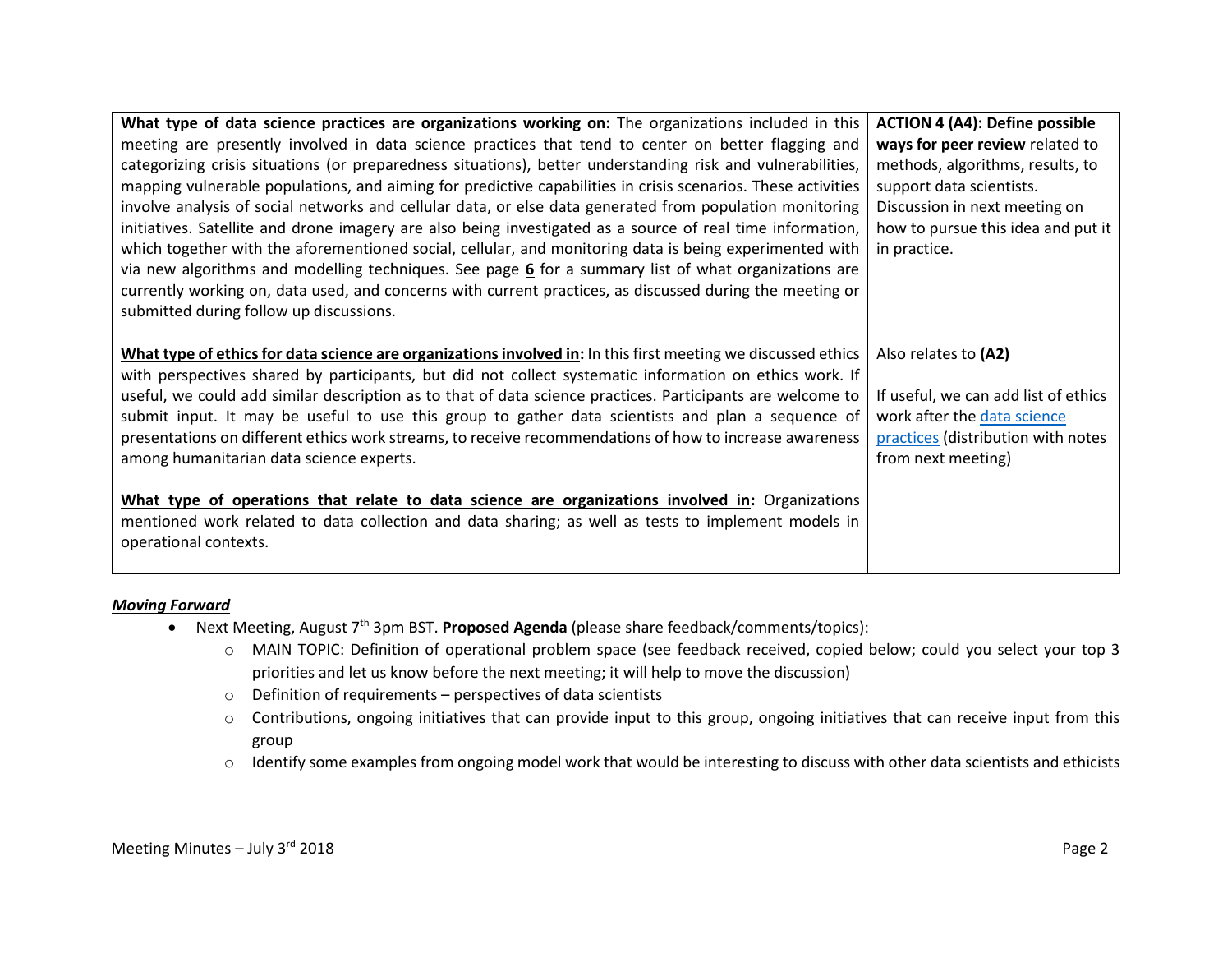<span id="page-2-0"></span>**List of concerns: Current concerns related to data science applications by the mixed discipline group (input and ideas received from participants):**

**PLEASE SELECT 3 and send (if possible) before the next meeting. Please also share topics that need to be added, should they be on your top 3 priorities and not included below. Would be great to have your view on prioritization, from 1 (highest priority) to 3. Input from colleagues can be used during the discussion on operational problem space. Feedback to be sent to Robert Trigwell (**[rtrigwell@iom.int](mailto:rtrigwell@iom.int)**)** 

- Degree of **data literacy** of people using the models and results can sometimes be open to interpretation for various reasons
- Need for **peer review and exchange**: Ideally, before findings of an analysis are publicly communicated or before an algorithm is fully employed for decision-making etc., endorsement of at least one other data scientist. At present many models and research are presented as 'scientific evidence' but with no peer-review as in scientific publication or even a system of validating models. Potentially maintaining quarterly **communications**. Not a full-fledged journal but a collection of **short articles updating the peer group** on what is being worked on. These could be easily adapted from (or simply reproductions of) internal short documentations. Annual **workshops.**
- Need for basic **quality control** and **transparency**: **Codes** to be disclosed (to the extent possible) among data scientists; **Training data** to be disclosed among data scientist; **Testing routines** for algorithms to be developed and their **results** to be disclosed among data scientists
- Capacity building and **education:** The three groups of 1) **ethical** experts 2) **data** science experts and 3) **operational** experts need a **platform** to teach each other the **basics of their respective work** in order to find a **common language** and understanding of respective concerns and requirements. Once these three have found a common language they could jointly produce an **education** product describing **risks** and **benefits** of the data science techniques currently used
- Need to clarify **accountability**: Who is accountable for the **decisions** made based on a **complex** data **analysis**?
- It can be difficult to **validate** different models, based on their data source (e.g. disaster risk models can have more historical data compared to conflict models)
- Hard to **communicate** that these models don't provide '**predictions'** but rather a risk profile everyone is looking for the crystal ball
- Models are **used** by non-technical experts who don't understand the limitation or the limits of application of the model
- Some models developed may not be **effective** at field level, and therefore need a "**ground truthing**" element to them
- How can we ensure that **Humanitarian information activities** are intended to fulfil the **principle** of humanity I.e. maintain dignity and alleviate suffering
- Tech practices may not provide all the answers, there can be a techno-exceptionalism, that may lead to an **over-reliance on models**
- No clear line of **reporting** -- neither for **risks** we are afraid of nor for things that actually went wrong
- How can we prevent **accidental harm through data science activities**. Currently we have no minimum standards for HIA, either through negligence or intent.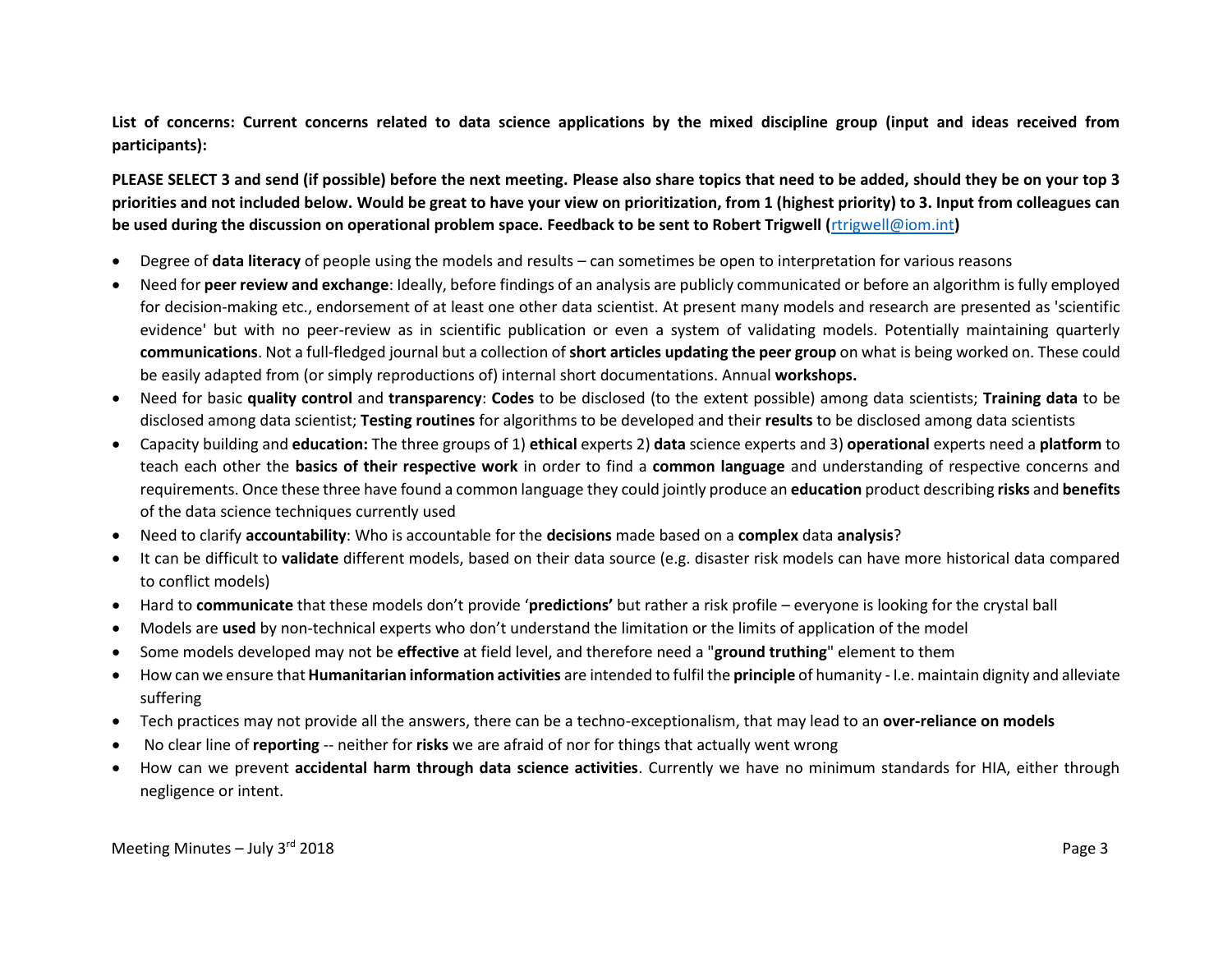- A lot of the discussions about the ethics of models, AI, data science practices etc, but lack of specification to the humanitarian sector I.e. how this is **specific to the humanitarian sector**. How do we better tie in humanitarian **principles** with the work in comparison to other sectors (I.e. this is what defines us as humanitarians – we have to abide to the Geneva convention)
- The current discussions on this topic can sometimes be too **siloed**, all discussions need to include a broader spectrum of stakeholders involved in discussions (e.g. data modellers, field practioners, ethical advocates, lawyers, donors). **When** to involve all.
- There is a need to overcome the **confidentiality** of barriers, and the risk of what we are doing.
- Data science practices and the proliferation of data itself may enhance the ability to **re-identify anonymized data**. There is a need to identify key/sensitive **variables** in order to **detect record-level exposure risk**
- Outputs are interpreted without bearing the necessary **caveats** and uncertainties in mind
- **Anonymity** in datasets monitoring for application of data standards in publicly available data
- Sensitivity of projects and **impact of models** on humanitarian situations
- Algorithmic **bias** processes around peer review and external (end-user) review
- Building data science **applications into existing** reporting and analytical processes
- Technology often advances **faster** than the **capability of humanitarian organizations** to integrate them into practice with the appropriate **competencies** and **governance**
- Trends in the sector lean towards a mixture of internal and external expertise; hybrid **partnerships** raise questions about the **re-use of data/algorithms by third-party/private sector actors**
- Organizations that engage in humanitarian data collection, research, and use of AI and ML technologies **work across jurisdictions** and contexts and are subsequently subject to a wide range of legal regimes
- The range of **risks to the affected are not fully understood**; there are a lack of sector wide **mitigation** strategies for **known risks**, such as inherent **bias** and the potential for **dual use**
- There is a lack of an agreed **ethical framework** governing and use of these technologies in practice
- The sector's **competitive funding environment** drives risk taking and makes data a competitive asset/advantage

#### <span id="page-3-0"></span>*Annex 1: Contact List*

#### *Participants in last meeting*

| <b>Name</b>               | <b>Organization</b>       | Email                          |
|---------------------------|---------------------------|--------------------------------|
| <b>Bill Drexel</b>        | IOM DTM                   | bdrexel@iom.int:               |
| <b>Caitlin Howarth</b>    | <b>HHI Signal Project</b> | chowarth@hsph.harvard.edu;     |
| Cinzia Monetta            | WFP VAM                   | cinzia.monetta@wfp.org;        |
| <b>Daniel Scarnecchia</b> | <b>HHI Signal Project</b> | dscarnecchia@hsph.harvard.edu; |

Meeting Minutes – July 3<sup>rd</sup> 2018 **Page 4**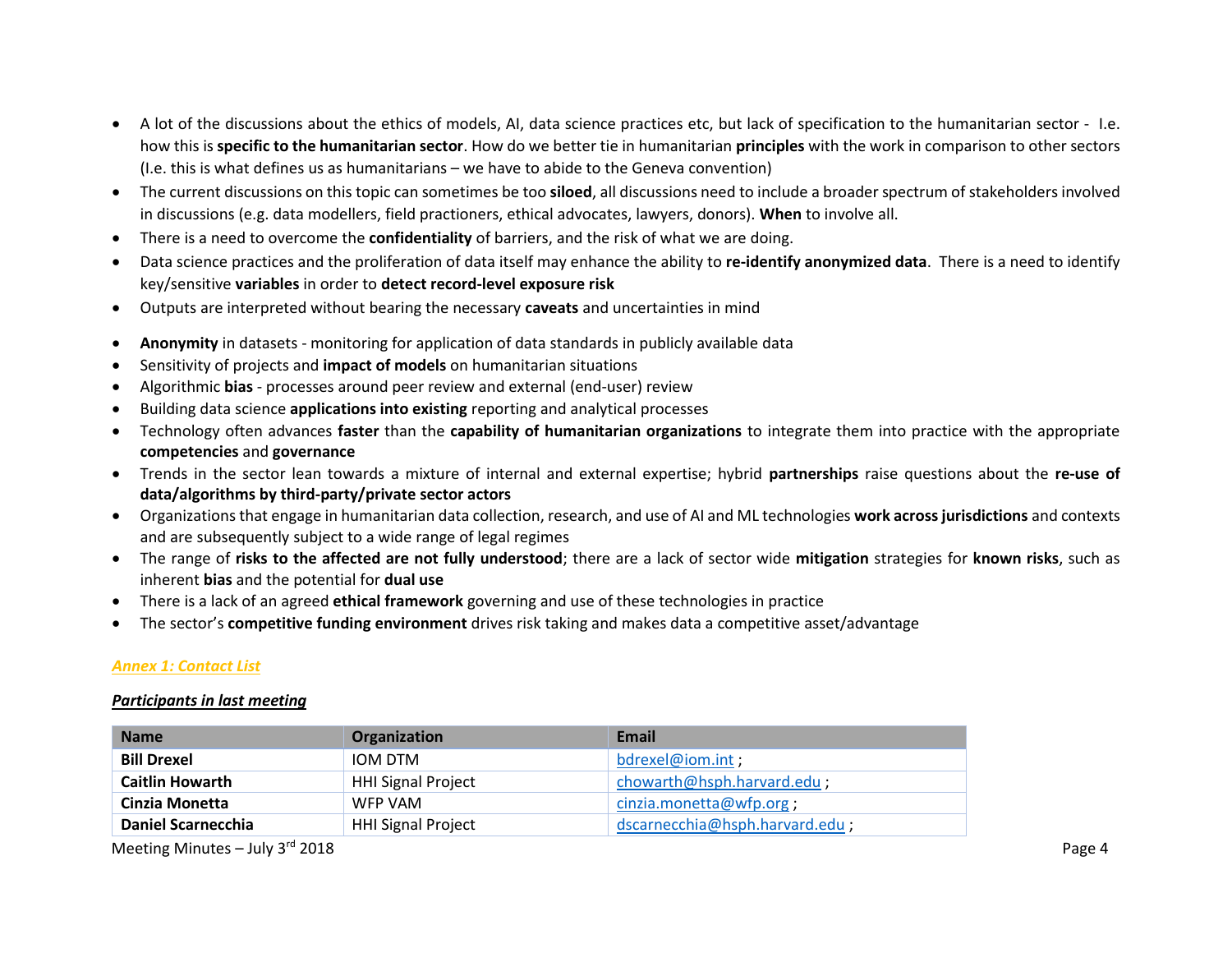| <b>Duncan Sullivan</b>         | <b>IOM DTM</b>            | dsullivan@iom.int;                 |
|--------------------------------|---------------------------|------------------------------------|
| <b>Eduardo Zambrano</b>        | IOM DTM                   | ezambrano@iom.int;                 |
| <b>Eleonore Fournier-Tombs</b> | Centre for Hum Data       | fournier-tombs@un.org;             |
| <b>Jesper Dejby</b>            | Flowminder                | jesper.dejby@flowminder.org;       |
| <b>Joseph Guay</b>             | Digital Do No Harm        | joseph@dra.world;                  |
| <b>Josje Spierings</b>         | Leiden Uni                | j.h.spierings@fgga.leidenuniv.nl ; |
| <b>Juliane Klatt</b>           | IOM DTM                   | jklatt@iom.int;                    |
| Kashif Nadeem Muhammad         | IOM DTM                   | knmuhammad@iom.int;                |
| <b>Nathaniel Raymond</b>       | <b>HHI Signal Project</b> | nraymond@hsph.harvard.edu;         |
|                                |                           | nathaniel.raymond@gmail.com;       |
| <b>Nuno Nunes</b>              | <b>IOM DTM</b>            | nnunes@iom.int;                    |
| <b>Rahul Chandran</b>          | GAHI                      | Rchandran@thegahi.org;             |
| Rizki Muhammad                 | <b>IOM DTM</b>            | mrizki@iom.int;                    |
| <b>Robert Trigwell</b>         | <b>IOM DTM</b>            | Rtrigwell@iom.int;                 |
| <b>Stuart Campo</b>            | <b>HHI Signal Project</b> | scampo@hsph.harvard.edu;           |
| <b>Tracey Li</b>               | Flowminder                | tracey.li@flowminder.org;          |
| Véronique Lefebvre             | Flowminder                | veronique.lefebvre@flowminder.org; |

# *Expanded contact list (not in last meeting, also receiving these notes. If you're considering to suggest other colleagues to participate in these discussions, please check whether they already are in the list below)*

| <b>Alice Obrecht</b>         | <b>GAHI</b>                       | a.obrecht@alnap.org;                 |
|------------------------------|-----------------------------------|--------------------------------------|
| <b>Claudia Ahpoe</b>         | <b>WFP VAM</b>                    | claudia.ahpoe@wfp.org;               |
| <b>Espedito Nastro</b>       | <b>WFP VAM</b>                    | espedito.nastro@wfp.org;             |
| <b>Harriet Milsted</b>       | <b>GAHI</b>                       | HMilsted@thegahi.org;                |
| <b>Javier Teran Castro</b>   | Centre for Hum Data               | teran1@un.org;                       |
| <b>Justin Ginnetti</b>       | <b>IDMC</b>                       | justin.ginnetti@idmc.ch;             |
| Kareem Elbayar               | Centre for Hum Data               | elbayar@un.org;                      |
| <b>Kimberly Roberson</b>     | <b>UNHCR</b>                      | roberson@unhcr.org;                  |
| <b>Laura Walker McDonald</b> | <b>GAHI</b>                       | hello@laurawalkermcdonald.com;       |
| <b>Leonardo Milano</b>       | <b>IDMC</b>                       | leonardo.milano@idmc.ch;             |
| <b>Mark Latonero</b>         | Data & Society Research Institute | mark@datasociety.net;                |
| <b>Olivier Cecchi</b>        | <b>REACH Initiative</b>           | Olivier.cecchi@reach-initiative.org; |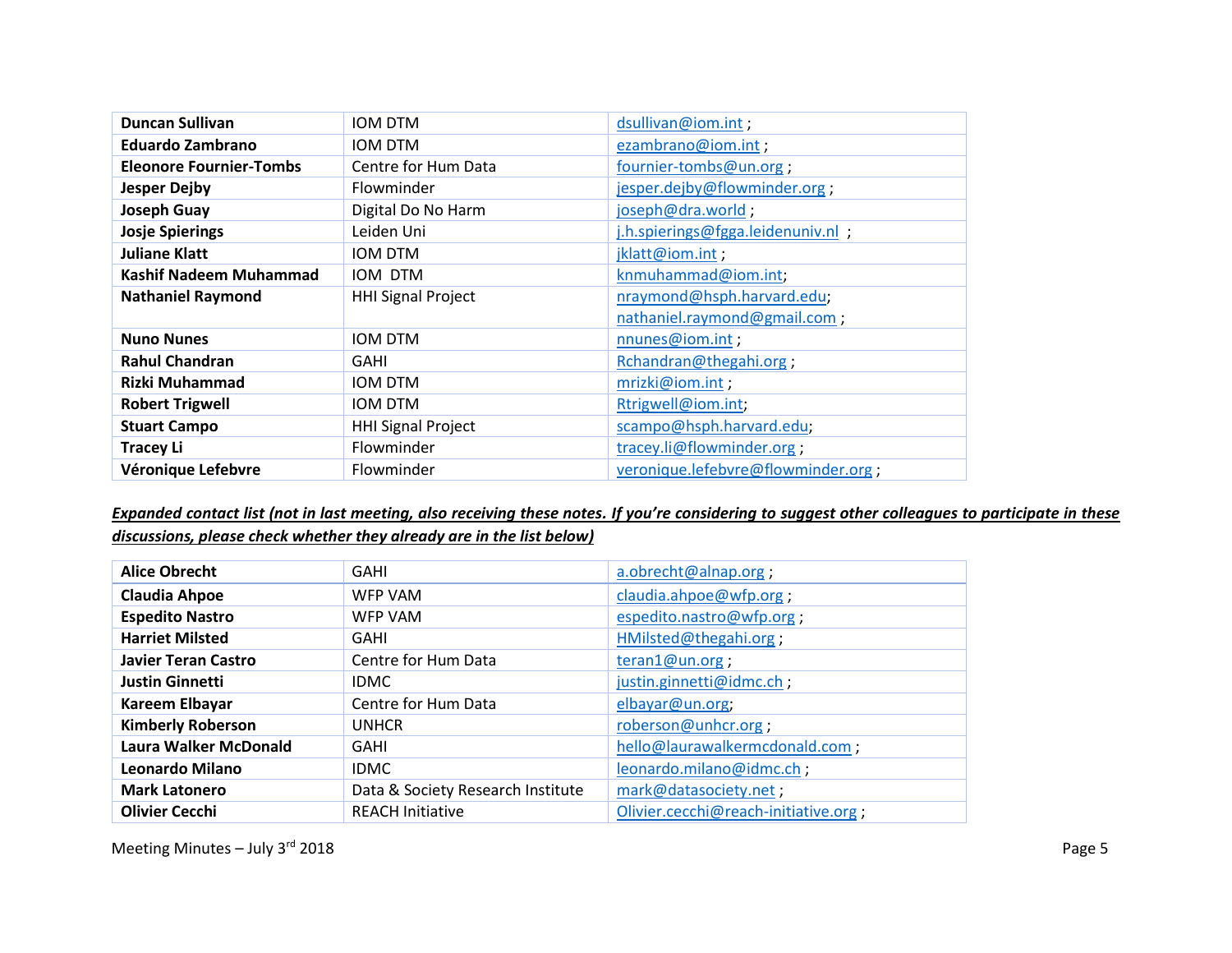| <b>Rebeca Moreno Jimenez</b> | <b>UNHCR</b>            | MORENOJI@unhcr.org ;                   |
|------------------------------|-------------------------|----------------------------------------|
| Samantha Watson              | Flowminder              | samantha.watson@flowminder.org;        |
| Sarah Telford                | Centre for Hum Data     | telford@un.org;                        |
| <b>Shelley Gornall</b>       | <b>UNHCR</b>            | gornall@unhcr.org;                     |
| <b>Thomas Baar</b>           | Leiden Uni              | t.j.baar@fgga.leidenuniv.nl;           |
| <b>Vincent Annoni</b>        | <b>REACH Initiative</b> | vincent.annoni@impact-initiatives.org; |

### <span id="page-5-0"></span>*Annex 2: Quick summary of who is doing what*

**What type of data sciences practices are organizations working on & in what phase** (some information provided by colleagues during and after the meeting, if you would like to add information we can keep updating this section until it has a good description of different initiatives; it can be useful to connect with other data scientists working on similar issues; related to action point on selection of some pieces of work for discussion between data scientists, maybe in September)

*IOM DTM: Work streams:* **1. Outlier and anomaly detection** for quality assurance and semi-automated verification processes in country and global databases (Initial algorithmic development completed, second phase of piloting, user interface in development); **2. Wave models for visualization**  of information collected in flow monitoring points (algorithmic development completed, testing completed, implemented for 9 countries, good confidence in scalability); **3. 3D modelling based on UAV imagery** for site planning (algorithmic development completed, testing completed, currently implemented for 1 country, good confidence in scalability, limitations in use in conflict areas); **4. Location ranking** based on departures, returns, incidents and components stability (Initial algorithmic development completed, principal component analysis, testing expanded to 1 additional country, implemented in 2 countries, requires adaptation for scalability, requires input from follow up phase in country); **5. Risk index** related to GBV risk factors (seems to present too many limitations for scalability and use); **6. Prediction of IDP figures in upcoming rounds of DTM**  for quality control and preparedness (algorithmic development completed, random walk simulation, testing completed, implemented for 1 country, piloted for 2 countries, good confidence in scalability, requires adjustments in workflows for operational use in preparedness, requires components of quality control); **7. Prediction of returnee figures in upcoming rounds of DTM** to trigger changes in data collection related to development/transition/solutions (under development). *Datasets used:* [DTM Mobility Tracking](https://displacement.iom.int/) data*;* [DTM Flow Monitoring](https://flow.iom.int/europe?type=arrivals) data*;* [WorldPop](http://maps.worldpop.org.uk/#/map/layers/global-1km) data*;*  [ACLED](https://www.acleddata.com/) data*;* [FewsNet](http://fews.net/) food security and livelihoods data; IOM internal surveys; INFORM and IASC's EWEAR and data inside such reports; HDX geographical data (JSON, shapefiles) + DTM Reference Geodatabase *Models used:* Bayesian inference and Naïve Bayesian; Regressive models; Econometric methods; Graphical models / network models; Time series auto-regressive models (from AR to ARIMA); Stochastic processes (Random Walks, Markovian processes, Geometric Brownian, etc.); Supervised and unsupervised machine learning.

*Centre for Humanitarian Data: Work streams:* **1. Predictive** analytics projects: Pilot building on the WB FAM model to evaluate the **amount of humanitarian financing for IPC phase predictions**. In early stages, first phase to be complete at the end of July. **2.** Ongoing **data cleaning** and tool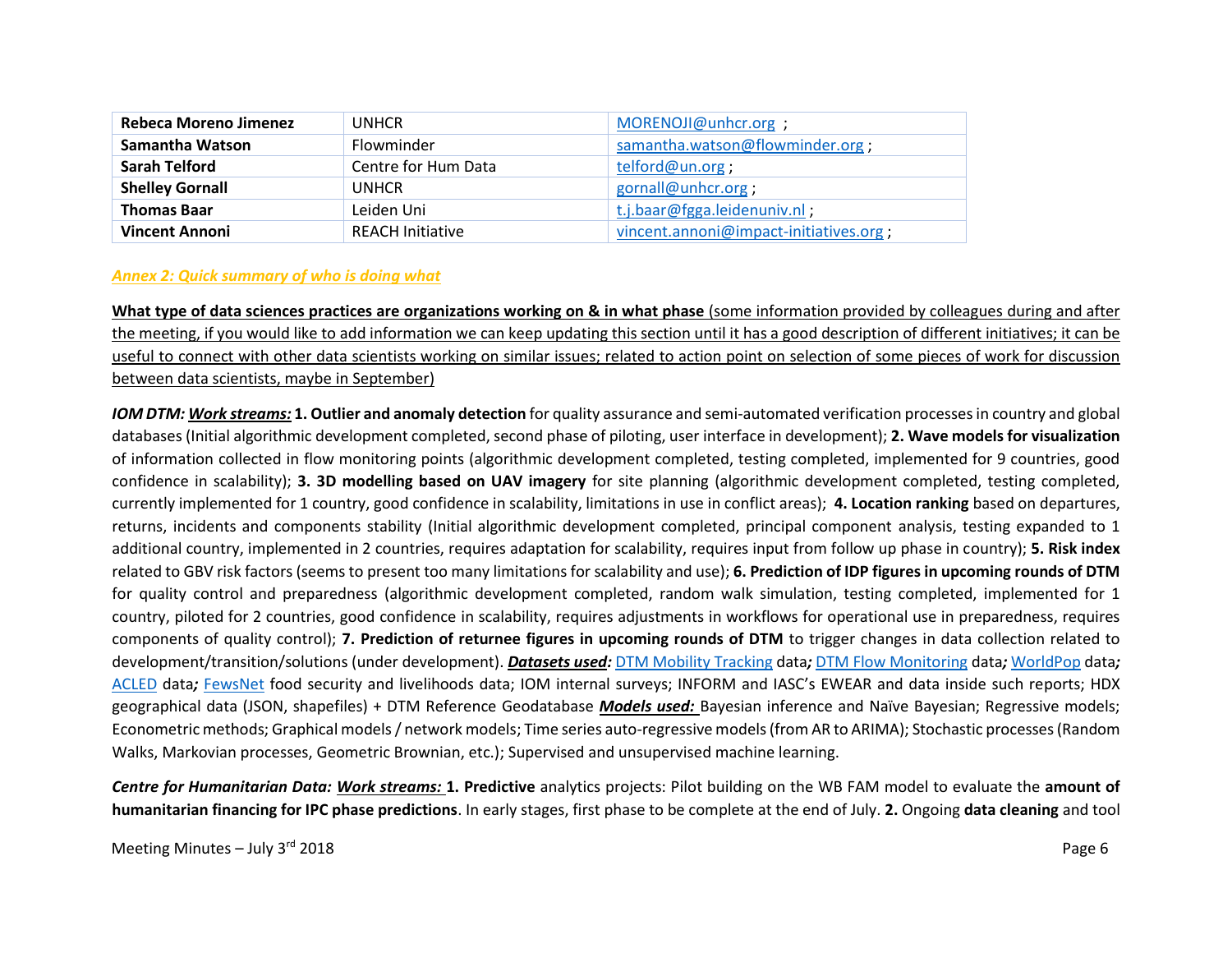development for HDX; **3.** Working on the **retrieval of data** from a variety of sources such as Excel file downloads and JSON APIs, the processing of data including cleaning and standardisation, quality control of data particularly determining how up to date it is and library development to accelerate these tasks and push towards greater automation. *Datasets used:* Food security and IPC analysis; Population; Settlement Files; Administrative Boundaries; ACLED data; Health indicator; Global Food Prices; Water prices; 3W data matrix; Beneficiary data; CBPF data; CERF data; IDP Information; NDVI

*IDMC: Work streams: 1.* **GIS analyses** Using satellite imagery analysis to obtain information on housing destruction where we don't have other sources of information <http://www.internal-displacement.org/innovation> . DONE **2. GIS analyses** Working with Google+WFP+UNOSAT to automate this analysis (pattern recognition and Machine Learning). ONGOING; **3. Risk model** Developed a **global disaster displacement risk model**  which takes into account three layers of raster data : exposure, hazard, vulnerability. The model can estimate the number of people expected to be displaced by a given event<http://www.internal-displacement.org/publications/global-disaster-displacement-risk-a-baseline-for-future-work> . DONE, some enhancements planned; **4.** Developing a **conflict displacement risk model** using the full library of WB indicators as features and IDMC data as observation to estimate the risk of conflict induced displacement. The analysis makes use of clustering and statistical correlations to predict the risk class. IN PROGRESS; **5. text mining, NLP and ML** Developed a **global displacement monitoring platform** [http://www.internal](http://www.internal-displacement.org/monitoring-tools/monitoring-platform)[displacement.org/monitoring-tools/monitoring-platform](http://www.internal-displacement.org/monitoring-tools/monitoring-platform) where we show the input of: IDETECT <https://uniteideas.spigit.com/main/Page/PCIDETECT> which automatically extracts displacement facts from thousands of sources every day + A compilation of hazard monitoring systems (GDACS, PDC and others) + ACLED events; **6. Social media** Ongoing collaboration with Facebook to **estimate scale and duration of displacement** from users' location data and safety checks; **7.** Using **tweets to identify new floods** in partnership with<https://www.globalfloodmonitor.org/> ). *Datasets used:* GIS analyses - Satellite images come from a wide range of providers; Training datasets for the ML algorithm come from UNOSAT and other partners; Risk model: Disaster risk model (same as UNISDR GAR model) The global-level exposure model was developed by UNEP-GRID and CIMNE in collaboration with the World Agency for Planetary Monitoring and Earthquake Risk Reduction (WAPMERR), the European Commission's Joint Research Centre (EU-JRC), Kokusai Kogyo and Beijing Normal University. The hazard models for cyclones and earthquakes were developed by the International Centre for Numerical Methods in Engineering (CIMNE) and INGENIAR Ltda with inputs from the Global Earthquake Model (GEM). Those for floods were developed by the International Centre on Environmental Monitoring (CIMA) and UN Environment's global resource information database (UNEP-GRID); and those for tsunamis and volcanoes by Geoscience Australia with the Norwegian Geotechnical Institute (NGI) and the Global Volcano Model Network (GVM) respectively. Vulnerability was modelled by CIMNE with INGENIAR Ltda for Latin America and the Caribbean, and by Geoscience Australia for the Asia-Pacific region. In other regions, the Hazus software developed by the US Federal Emergency Management Agency (FEMA) was used. Agricultural drought risk assessments were undertaken by the Arab Center for the Studies of Arid Zones and Dry Lands (ACSAD) and the Famine Early Warning Systems Network (FEWS NET); Conflict risk model: WDI indicators from the World Bank database + Displacement data from IDMC; Monitoring platform: Input URLs from GDELT + Hazards from GDACS + Events from ACLED; Social media: FB data (data sharing agreement, not publicly available) + Tweets